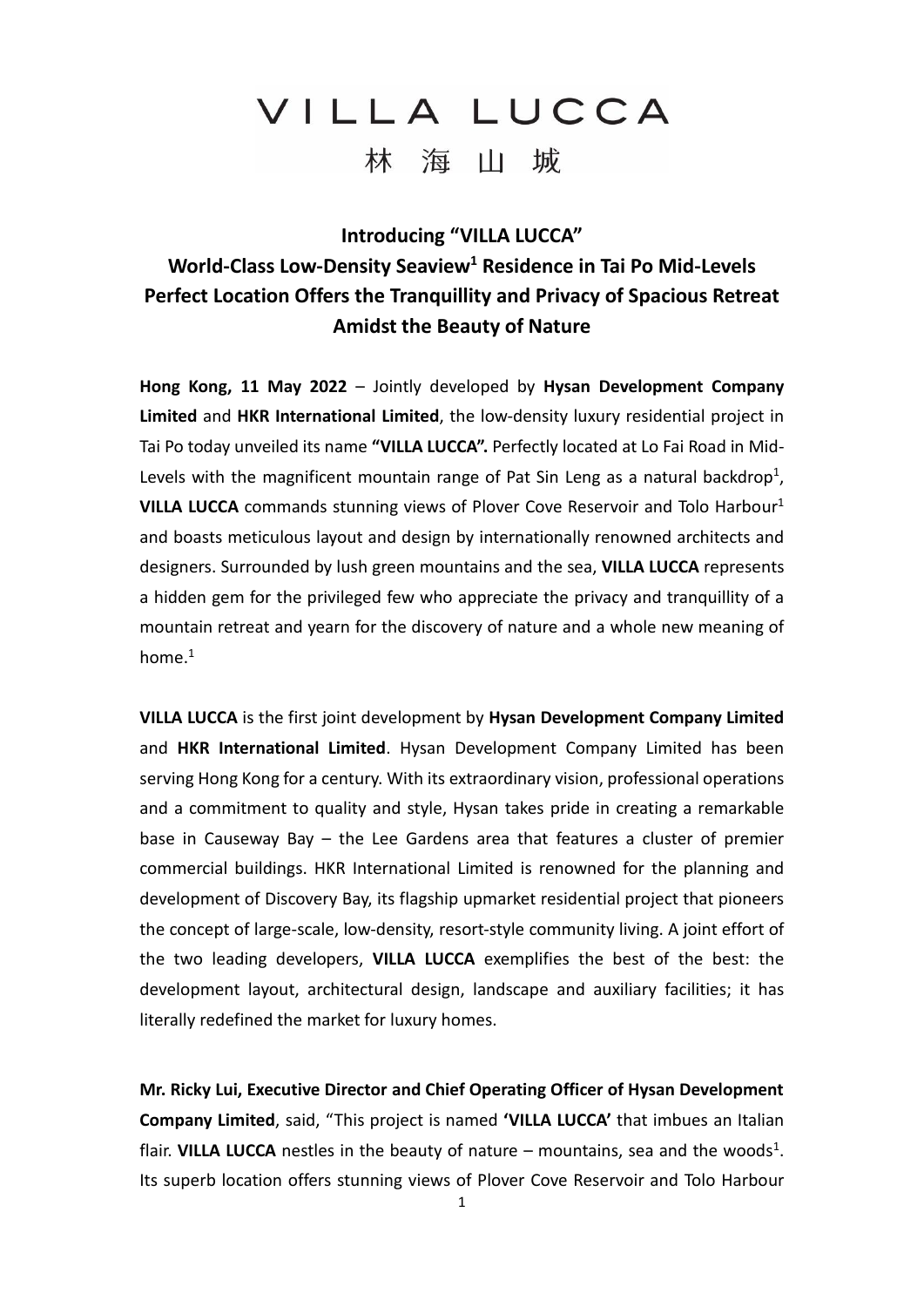with the spectacular mountain range of Pat Sin Leng as a natural backdrop<sup>1</sup>. A leisurely stroll along the winding, tree-lined Lo Fai Road will virtually take you to a hidden village in the Italian city of Lucca."

**Mr. Lui** added, "**VILLA LUCCA** is ideally located in Tai Po with convenient access to the city and Shenzhen's Liantang Port. Central and Kowloon East CBD are just around half an hour away, and it only takes about 20 minutes to arrive at Liantang Port or the Lok Ma Chau Control Point.<sup>2</sup> In fact, Northern Metropolis (being proposed), an essential component of the development of the Greater Bay Area, is also a short ride away – comparable to the distance between Central and Repulse Bay; in other words, only an around 20-minute drive from a CBD to the comfort and serenity of home.<sup>2,3</sup> The government's strategic development of Northern Metropolis (being proposed)<sup>3</sup> is expected to drive the market appreciation potential of **VILLA LUCCA**. Moreover, its proximity to the Hong Kong Science and Technology Park and the Chinese University of Hong Kong will appeal to cross-border businessmen, as well as professionals working in the vicinity.<sup>3</sup> Other target buyers include investors and families who cherish quality of life and appreciate spaciousness and fine living."

**Mr. Jackie Tang, Managing Director of HKR International Limited**, said, "**VILLA LUCCA** has set a new standard for luxury homes in Tai Po. With a total site area of 340,000 sq ft, the project provides 262 residences – garden houses and apartments ranging from 2 to 5 bedrooms, each with an expansive saleable area of over 1,000 sq ft.<sup>4</sup> **VILLA LUCCA** is designed exclusively for families who appreciate the joy and luxury of space. There have been few new residential projects for many years in the upmarket area of Tai Po where **VILLA LUCCA** is situated. The project design also caters for every need of its residents and provides ample parking spaces to meet the demand of residents."

Mr. Tang added, "Immersing in the beauty of nature<sup>1</sup>, VILLA LUCCA is a brand-new seaview<sup>1</sup> luxury residential development and represents a concerted effort of multiple internationally renowned designers from around the world. The world-class design teams include Olson Kundig from the US in charge of design consultant, VIA Architecture Limited and BTR Workshop for interior design, Adrian L Norman Ltd for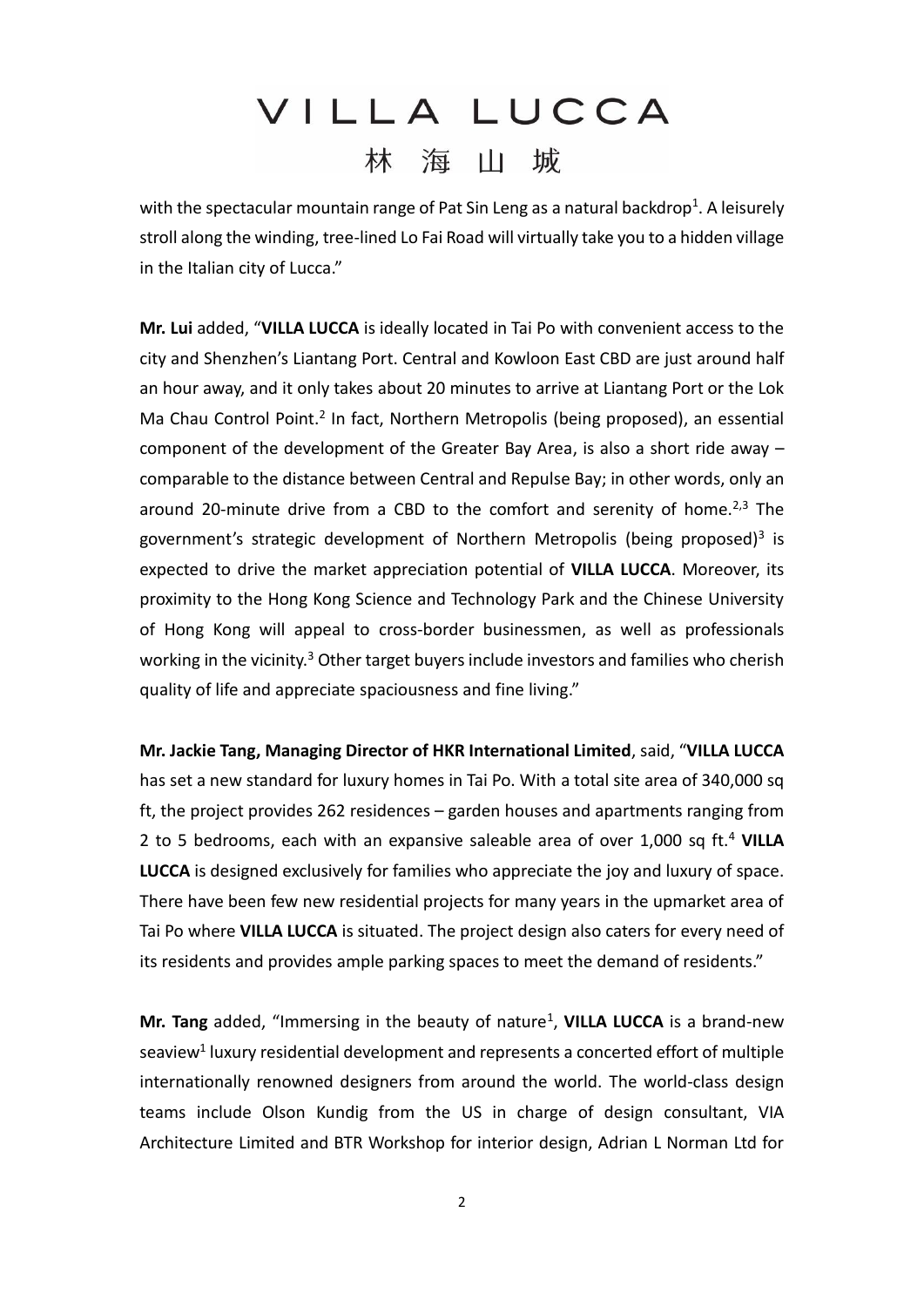landscape design, DLN Architects Limited for Authorised Person/ architect, David Collins Studio from the UK for interior design of the resident clubhouse."

**VILLA LUCCA** has obtained pre-sale consents and is expected to launch in this quarter.

#### **About Hysan Development Company Limited**

**Hysan Development Company Limited** is a leading property investment, management and development company in Hong Kong with an investment property portfolio of over 4 million square feet of high-quality office, retail and residential space. With roots in Causeway Bay for a century, Hysan is one of the largest commercial landlords in the district.

Website: [www.hysan.com.hk](http://www.hysan.com.hk/)

#### **About HKR International Limited**

**HKR International Limited** has diversified interests in real estate development and investment, property management, luxury hotels and serviced apartments, and other investments in Hong Kong, mainland China and across Asia.

The Company's diverse portfolio includes Discovery Bay and CDW Building in Hong Kong, HKRI Taikoo Hui in Shanghai, and a number of premium residential properties under development in Shanghai, Jiaxing and Hangzhou. HKRI has been listed on The Stock Exchange of Hong Kong since 1989, under the Stock Code of 00480. Website: [www.hkri.com](http://www.hkri.com/)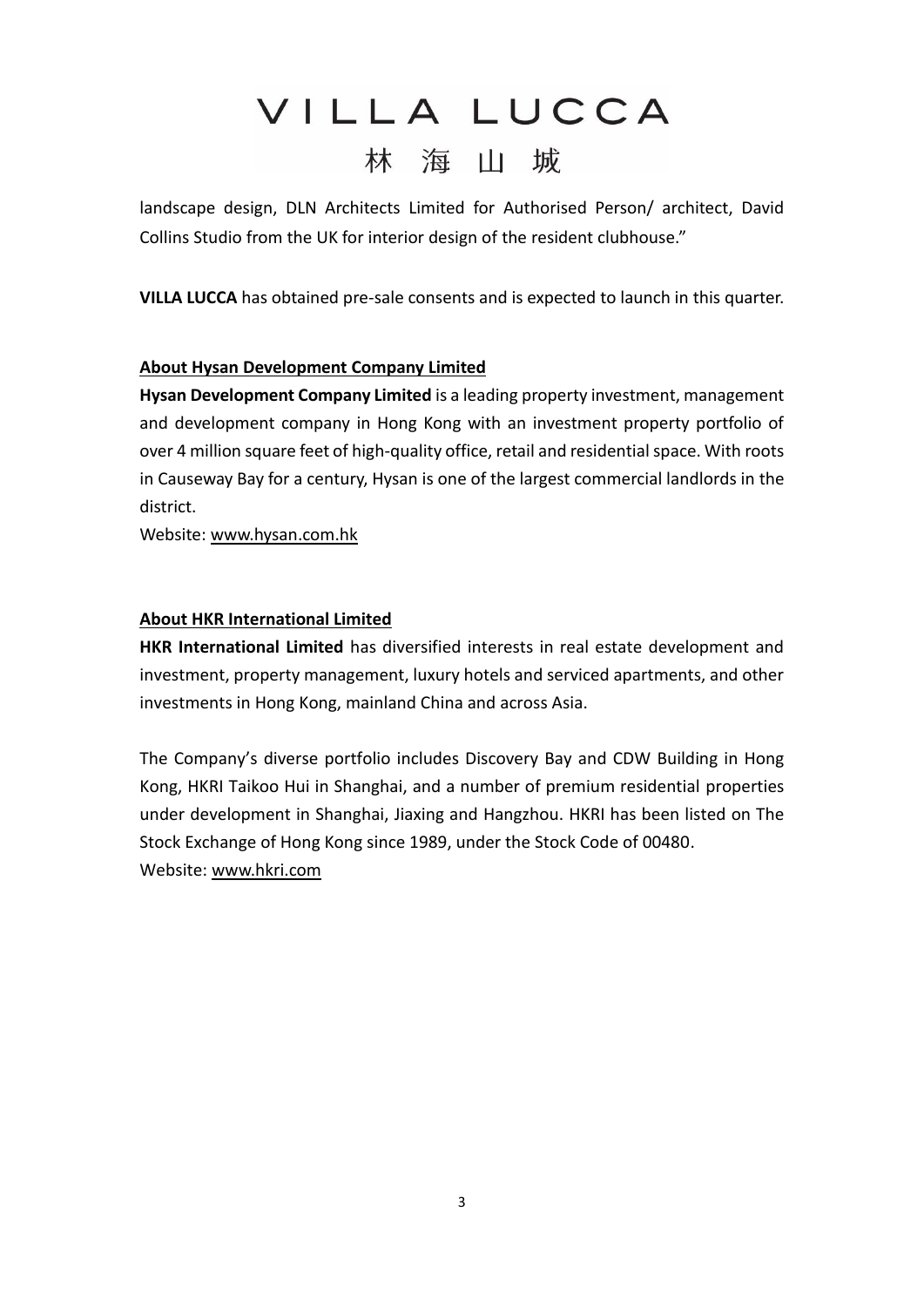#### **Photo Caption:**

**Mr. Ricky Lui, Executive Director and Chief Operating Officer of Hysan Development Company Limited** (left) **and Mr. Jackie Tang, Managing Director of HKR International Limited** (right) at the press conference today (11 May) to announce the name of their world-class low-density seaview<sup>1</sup> luxury residential project in Tai Po - VILLA LUCCA.



Issued by Bentley Communications with the consent of **Hysan Development Company Limited** and **HKR International Limited**. For media enquiry, please contact Ms. Rebecca Lau (contact numbers 9091 8934/3960 1917) and Ms. Karin Chan (contact numbers 9556 2270/ 3960 1931).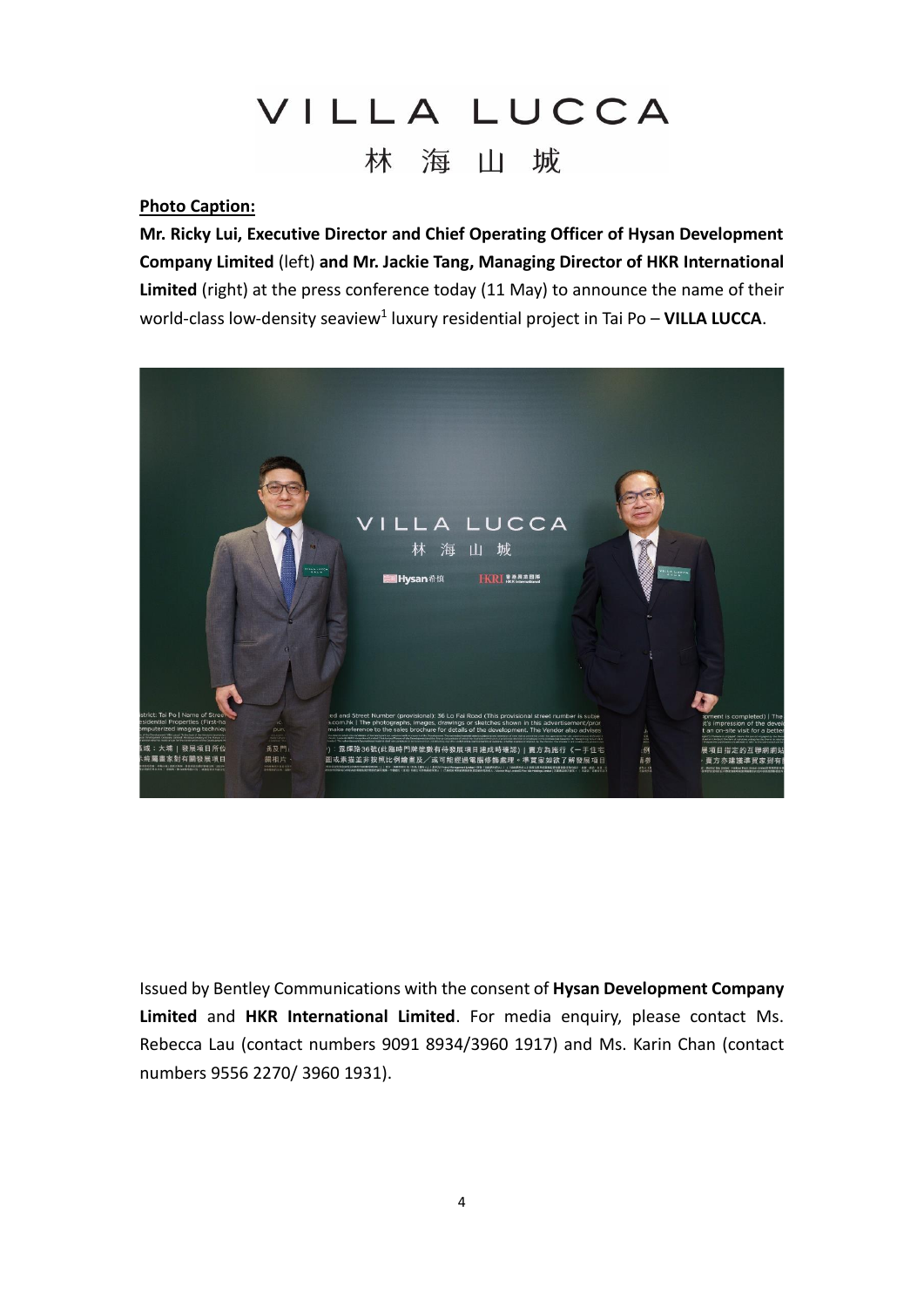- 1. The view enjoyed by a unit is affected by the unit's orientation, level, surrounding buildings and environment, and is not applicable to all units of the Development. This advertisement does not constitute any offer, undertaking, representation or warranty whatsoever, whether express or implied, on the part of the Vendor as to the Development or its view. The Vendor also advises prospective purchasers to conduct an on-site visit for a better understanding of the development site, its surrounding environment and the public facilities nearby. Please refer to the Sales Brochure for details of the Development.
- 2. The estimated time is for reference only. The actual required time might differ due to the route taken and the traffic condition.
- 3. The proposed or uncompleted railways, roads, buildings, facilities and regional development referred to in this advertisement are for reference only, the details of which (including but not limited to their implementation, location, design, route, completion, opening date, etc.) are subject to the final decision of the Government. They may not be completed upon completion and handover of the Development, and may be different from the description in this advertisement upon completion. The Vendor does not give any offer, undertaking, representation or warranty whatsoever, whether express or implied.
- 4. The saleable area of each residential property and the floor area of every one of the balcony, utility platform and verandah to the extent that it forms part of the residential property (if any) are calculated in accordance with section 8 of the Residential Properties (First-hand Sales) Ordinance; and the areas of every one of the other specified items to the extent that it forms part of the residential property (not included in the saleable area) are calculated in accordance with Part 2 of Schedule 2 of the Residential Properties (First-hand Sales) Ordinance. The above areas specified in square feet are converted from a rate of 1 square metre = 10.764 square feet and rounded off to the nearest square foot which may be slightly different form that shown in square metre.

District: Tai Po | Name of Street at which the Development is situated and Street Number (provisional): 36 Lo Fai Road (This provisional street number is subject to confirmation when the Development is completed) | The address of the website designated by the Vendor for the Development for the purposes of Part 2 of the Residential Properties (First-hand Sales) Ordinance: [www.villalucca.com.hk](http://www.villalucca.com.hk/) | The photographs, images, drawings or sketches shown in this advertisement/promotional material represent an artist's impression of the development concerned only. They are not drawn to scale and/or may have been edited and processed with computerized imaging techniques. Prospective purchasers should make reference to the sales brochure for details of the development. The Vendor also advises prospective purchasers to conduct an on-site visit for a better